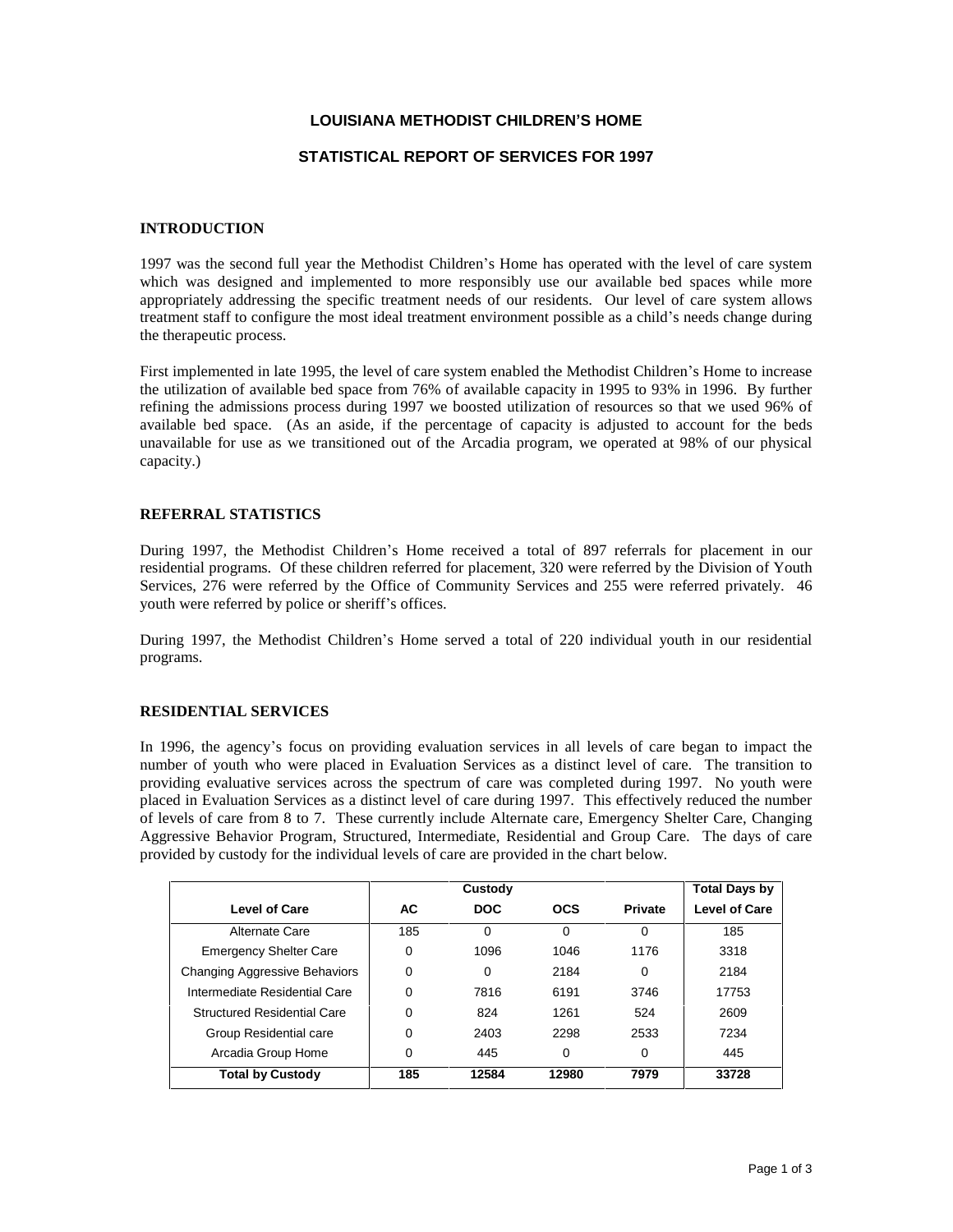The statistics related to the race and gender of our residents is provided below:

|               | <b>Black</b> |      | White  |       | Other |        |       | <b>TOTAL</b> |        |             |      |        |
|---------------|--------------|------|--------|-------|-------|--------|-------|--------------|--------|-------------|------|--------|
| Custody       | Total        | Male | Female | Total | Male  | Female | Total | Male         | Female | $\tau$ otal | Male | Female |
| АC            | 17           | 10   |        | 14    | 5     | 9      |       |              |        | 32          | 16   | 16     |
| <b>DOC</b>    | 28           | 13   | 15     | 36    | 16    | 20     |       |              |        | 66          | 29   | 37     |
| <b>OCS</b>    | 40           | 17   | 23     | 32    | 16    | 16     |       |              |        | 74          | 35   | 39     |
| PRI           | 2            |      |        | 44    | 15    | 29     |       |              |        | 48          | 17   | 31     |
| <b>TOTALS</b> | 88           | 42   | 46     | 126   | 52    | 74     | 6     |              | 3      | 220         | 97   | 123    |

# **ADMISSION BY RACE, GENDER AND CUSTODY**

# **ADMISSIONS, DISCHARGES, AND LENGTH OF STAY STATISTICS**

Statistics related to the admission and discharge of youth from the different levels of care are presented in the chart below. For purposes of utilization review, these statistics also provide information regarding length of stay.

| Level       |                  | <b>Continued</b> |             | <b>Continued</b>        | <b>Total</b>        | Average     |
|-------------|------------------|------------------|-------------|-------------------------|---------------------|-------------|
| of          | <b>Custody</b>   | <b>From Last</b> | <b>New</b>  | <b>To Next</b>          | <b>Participants</b> | LOS         |
| Care        |                  | Year             |             | Year                    |                     | (days)      |
| CAB         | $\overline{OCS}$ | 6                | 2           | 6                       | 8                   | 273         |
| <b>AC</b>   | AC               | $\mathbf 0$      | 32          | 0                       | 32                  | 5.78        |
| <b>ESC</b>  | <b>DOC</b>       | 3                | 34          | 1                       | 37                  | 29.62       |
|             | <b>OCS</b>       | 3                | 39          | 1                       | 42                  | 24.9        |
|             | PRI              | 4                | 34          | 0                       | 38                  | 30.95       |
| <b>EVAL</b> | <b>DOC</b>       | $\mathbf 0$      | 0           | 0                       | $\Omega$            | $\mathbf 0$ |
|             | <b>OCS</b>       | $\mathbf 0$      | $\mathbf 0$ | 0                       | $\mathbf 0$         | $\mathbf 0$ |
|             | PRI              | 0                | $\mathbf 0$ | 0                       | 0                   | $\mathbf 0$ |
| <b>INTM</b> | <b>DOC</b>       | 25               | 35          | 19                      | 60                  | 130.27      |
|             | <b>OCS</b>       | 17               | 41          | 18                      | 58                  | 106.74      |
|             | <b>PRI</b>       | 10               | 27          | 12                      | 37                  | 101.24      |
| <b>STRC</b> | DOC              | $\overline{2}$   | 26          | 0                       | 28                  | 29.43       |
|             | <b>OCS</b>       | 3                | 36          | 3                       | 39                  | 32.33       |
|             | PRI              | 2                | 19          | 2                       | 21                  | 24.95       |
| <b>RGC</b>  | <b>DOC</b>       | $\mathbf 0$      | 0           | 0                       | $\mathbf 0$         | 0           |
|             | <b>OCS</b>       | $\mathbf 0$      | $\mathbf 0$ | 0                       | 0                   | $\mathbf 0$ |
|             | PRI              | 0                | $\mathbf 0$ | 0                       | $\mathbf 0$         | $\mathbf 0$ |
| <b>GRP</b>  | <b>DOC</b>       | $\overline{7}$   | 14          | 8                       | 21                  | 114.43      |
|             | <b>OCS</b>       | 9                | 11          | 7                       | 20                  | 114.9       |
|             | PRI              | 4                | 6           | $\overline{\mathbf{c}}$ | 11                  | 230.27      |

# **INDEPENDENT LIVING**

During 1997, 258 structure classes and seminars were presented to 16-21 year olds. This is an increase of 40% from the 184 classes and seminars taught in 1996. A total of 205 individual youth received services from the Independent Living Program. Children in the care of our agency, other child care agencies and in foster care have attended classes in subjects such as apartment hunting, check writing, banking, nutrition